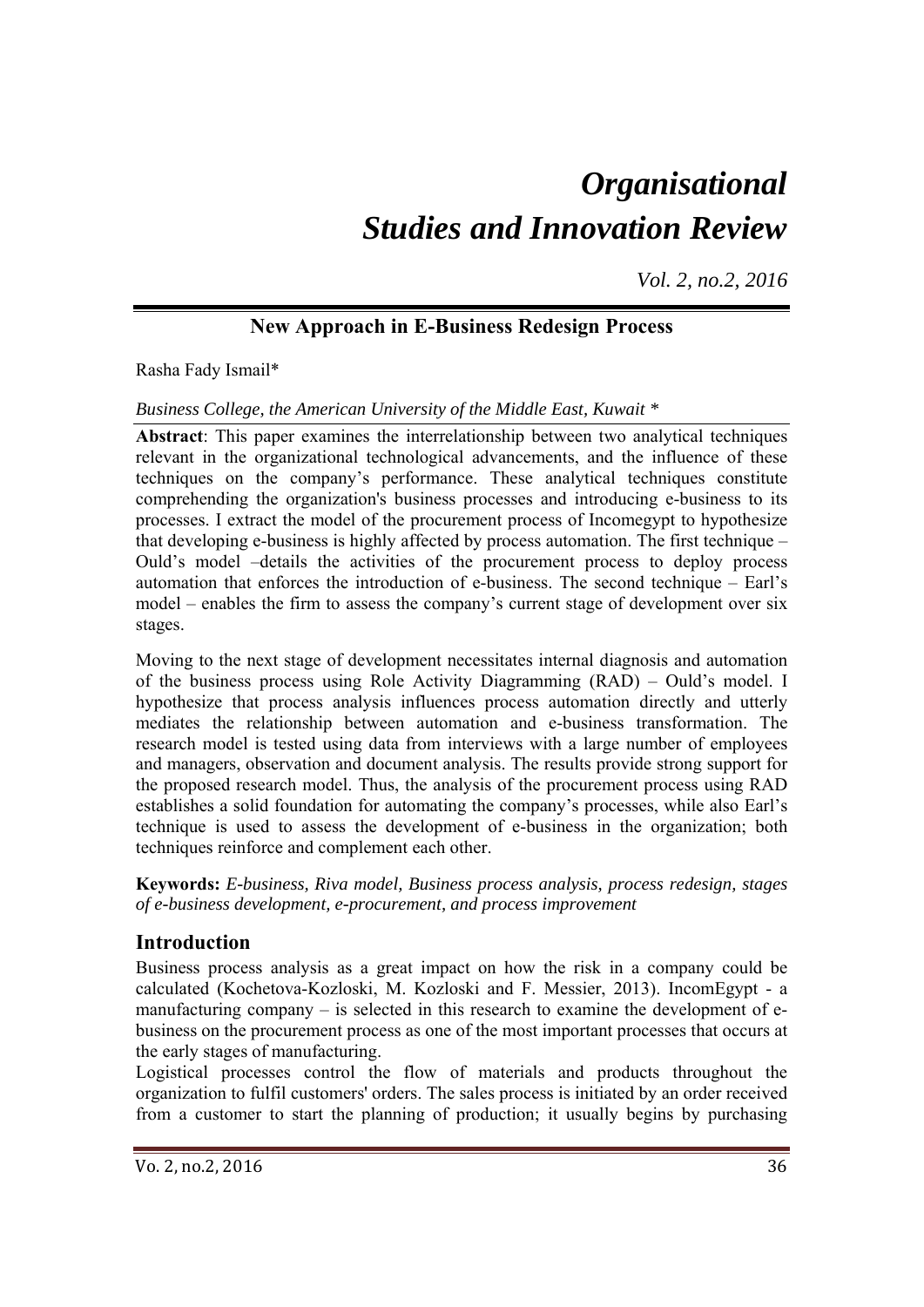materials to start manufacturing, while also other logistical processes follow. Delaying any process causes delays in the proceeding processes (Daniela and Ovidiu, 2014).

E-commerce had seen rapid growth between years 1990s and 2000 that was followed by growth in sales and profit in 2003. E-business is considerably broader than e-commerce; it refers to all business processes being conducted online. The rise of Dot Com (Raven and Fleenor, 2002) refers to business being operated online encompassing nine models of business among which B2B is the foremost focus in this study.

B2B entails online transactions conducted between businesses; therefore, it mainly focuses on the procurement process. Doing business online could be categorized into three ranks; activity that refers to an individual task being performed by an employee, transaction that is wider in scope than activity and can encompass more than one activity, and processes-the widest scope-which involves both activities and transactions (Schneider,2012).

Organizations handling B2B transactions deal with greater amounts of money per transaction than those inB2C; therefore, they need secure methods of payment that ensure safety of confidential information submitted online (Haag and Cumming, 2013) like Electronic Fund Transfer (EFT) and Electronic Data Interchange (EDI).

#### **Inventory management and information management**

Traditionally, production was standardized in large volumes, organizations used to plan and manage inventory and hence being reactive (Haag and Cummings, 2013). The introduction of new ways of doing business in e-business transforms production strategies from being reactive to pro-active, by creating a demand-driven supply chain. In the reactive strategy, the production plan is constructed on the production forecast, so that production takes place first and is then 'pushed' to the market. In the pro-active strategy, the production process is triggered by orders, so the production is 'pulled' by customers. A pull-based model leads to better customer service with more customized products at lower costs.

Information visibility and sharing across partners of the supply chain assists the exchange of information online. Products can be visible across the length of the supply chain, so that delays at any stage could be observed and deviations could be instantaneously corrected. The online transfer of information is one of the reasons that facilitate order customization, where customers place orders first, and then they go through predefined processes until they are ready for delivery. Organizations are now shifting towards mass customization to eliminate inventory, thus triggering just-in-time production or make-toorder. Accordingly, information needs to be treated as a precious resource to generate customer satisfaction (Turban, 2006).

To process an order, information needs to move around the organization in all directions as well as with the external environment. Based on the direction of information, the type and size of information vary (Haag and Cumming, 2013) according to the level of management for decision making. The higher the level of management, the more summarized the reports needed and vice versa. For that reason, automating business processes entail the presence of information systems that route, organize and store information to be available online (out flow) and to gather information about customers and their orders (in flow).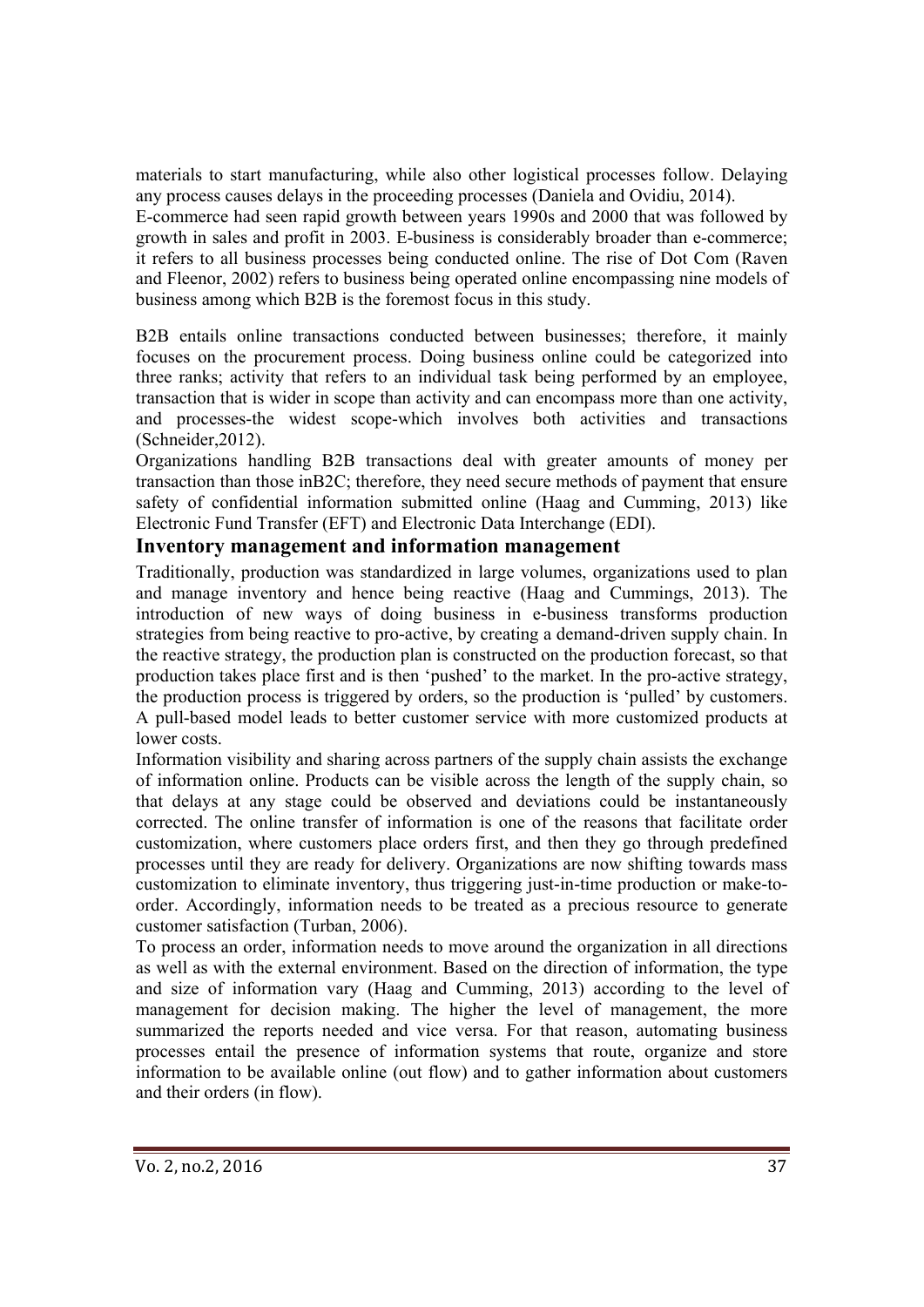## **E-supply chain and information flow**

Ostensibly, the three key phases of the production network, acquisition, creation and dispersion, have been overseen autonomously, cradled by huge inventories. Business sector globalization is constraining firms from creating supply chains that can rapidly react to client needs. To stay aggressive, these organizations must decrease working expenses while ceaselessly enhancing client administration. With late advances in correspondences and data engineering, and additionally a quickly becoming cluster of logistics alternatives, firms have a chance to decrease working expenses by facilitating the arranging of these stages (Thomas and Griffin, 1996). Improper materials forecasts arise when distorted information passes from the sender to the receiver especially in long chains, thus ending up in surplus or shortage in inventory. Organizations are endeavouring to discover approaches to boost their adaptability and responsiveness and thusly intensity by changing their operations methodology, routines and advances that incorporate the execution of SCM ideal model and data engineering (IT). In e-supply chain all the parties work together collaboratively, reducing errors, time and uncertainty (Schneider, 2012).

## **The Procurement process**

The purchasing process passes through several stages from the time a need arises until the product arrives to the company. The purchaser could be an individual or an organization. The purchasing behavior of an organization is much more complicated than that of an individual. Individuals buy to satisfy a personal need that is derived by their emotions where the decision is their own preference. When the purchaser is an organization, many persons are involved in the purchasing decision. The process takes a longer time because of the negotiations and interactions between different parties who want to avoid individual biasness and to arrive to a rational decision. Few orders are done in Businessto-Business but in large amounts of money (Weele, 2014).

The purchasing process involves the following activities:

- 1- Identifying the needs and the specifications. This imposes specifying the functionalities and technicalities of the product purchased and determining the activities required by the supplier. Technical specifications are written or drawn in technically to clarify the activities required by the supplier.
- 2- Selecting suppliers: This includes several steps that are triggered by the specifications in the previous phase. First, the method of subcontracting is determined; second suppliers are subject to preliminary qualification in order to extract the bidders' list. Third, the request for quotation is prepared and the received bids are analyzed. Fourth the supplier is selected.
- 3- Preparing the contract agreement and its terms. There are several types of contracts used to set up an agreement upon the price and other terms between the organization and the supplier. In this step the contract type that determines how the price will be calculated is selected. In some contracts the price is fixed and contracted for a fixed period, while in others the price is cost-plus with a percentage fee- a fixed fee or a maximum fee. Others are cost-reimbursable contracts based on an hourly labor and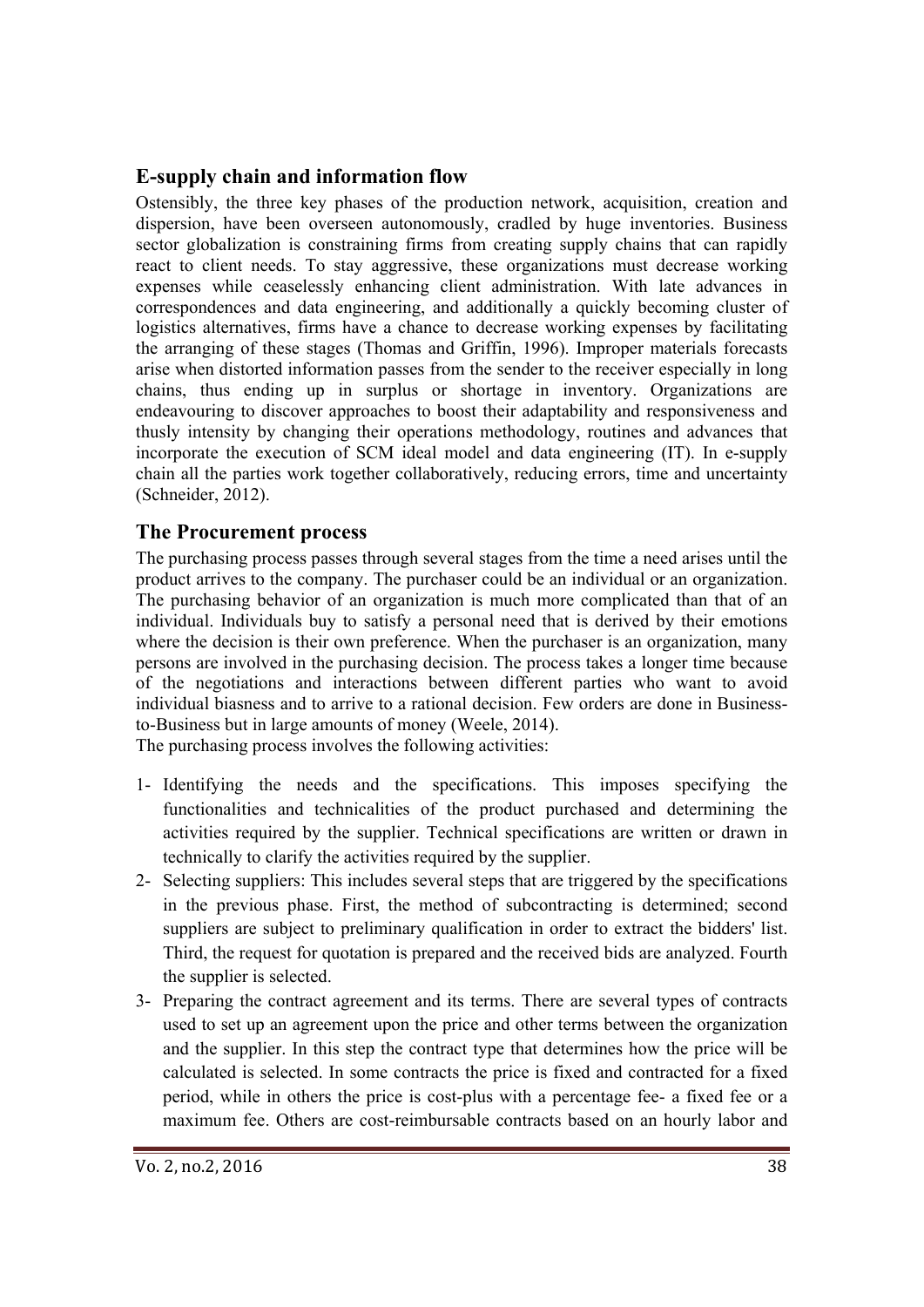equipment rates or agreements with price adjustment that is for long-term delivery where the price could be adjusted according to changes in the market or the currency. Besides, the terms of payment are specified in this step, and they are mainly based on the type of product delivered and the supplier performance.

- 4- The ordering process and expediting. In case of routine buying, the order is placed against a call-off agreement that is initiated electronically or manually through purchase order requisition. In manufacturing companies where their main purchases encompass materials and dealing with inventory for production, the MRP system is employed to designate the quantities required, passing them to the purchasing department by means of a purchase order requisition that is turned to a purchase order electronically or manually in some cases. The supplier is requested to send confirmation for each purchase order. While the product is being processed, the buyer expedites the order by either one of three methods. The first is the 'exception expediting' method where the buyer waits for the deadline of sending the materials, but they are not sent on time. In this case, he contacts the supplier. This is not recommended as the buyer starts an action after-the-fact. Secondly, the 'routine status check' is much better in that the buyer contacts the customer few days before delivery to ensure that delivery will be done on time as agreed. The third method is the 'advanced status check' where the order progress at the supplier's side is checked on a regular basis from the buyer's side.On arrival, the delivered product is checked to ensure that the requirements are met by applying an acceptance test either at the supplier's side before delivery, or at the buyer's side after delivery or both.
- 5- Evaluation is done to assess, evaluate and rate suppliers. It is important that the buyer always documents and keeps track of the supplier's quality, competitiveness and innovativeness. Such data helps later on in rating vendors. This, in turn, participates in the assembly of the bidders' shortlist, and therefore, the company works only with suppliers who had demonstrated best performance. This also has a positive impact on the internal operations and production processes in the company because it helps avoid poor quality products and delays in delivery.

## **E-procurement**

E-procurement is a way of going through all the purchasing activities online including exchange of information and transaction processing (Weele, 2014). There are three ways for e-procurement: electronic market places where businesses meet on the Internet to sell and buy online, electronic auctions, the most common way whereby bidders publicly announce bids online until the desired price is reached, and order-to-pay which is the way of managing the whole purchasing process activities starting by requisition, order, delivery and payment (Schneider, 2012).

In this research, the procurement process in IncomEgypt is analysed, modelled and then compared to the standard activities of the procurement process previously mentioned in the literature. The model details the process to enhance the understanding of its activities,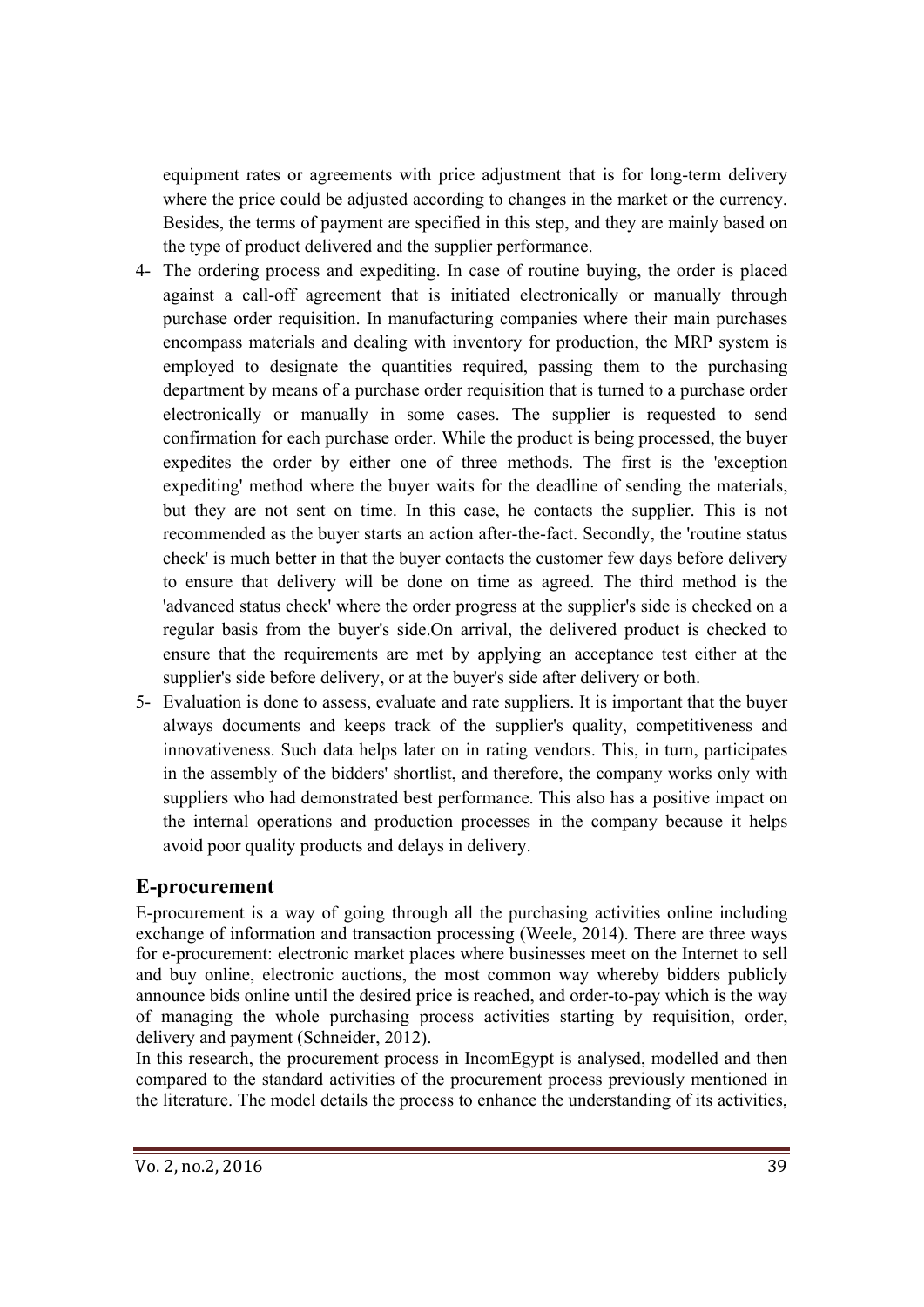reveal anomalies if they exist and recommend improvements as a preparatory stage for automation.

# **Stages of Developing E-business**

E-business and e-government are two recently used terms. Their existence was accompanied by the development of the Internet and the technologies related to it. The growth and development of electronic applications done over time are presented on phases. Earl (2000) explained the evolution of e-business as occurring in six phases. In the first phase only the organization decides to have a home page, present information about itself and have an e-mail that facilitates the communication with the outside corporations. During this stage, the company uses partial Internet features.

In the second stage, the main aim is to allow internal communication to transpire electronically. The IT department plays an important role in connecting the organizational departments together and also connecting the organization with the external community by building Intranets and Extranets.

Stage three is the debut of the term e-commerce. During this stage, organizations start doing transactions online. It takes them some time until the new technology and its functionality sink in. Organizations in this stage focus on the technology and the infrastructure that supports the online exchange of business documents.

Moving to stage four introduces new ways of selling and buying online that require modifications in the structure of the business and its processes. Accordingly, business process improvement and re-engineering take place to accommodate the organization in the new form of business.

The newly restructured and introduced business processes need to be well managed which, in turn, requires the utilization of information. The quality of information has an impact on the internal and external processes (Haag and Cumming, 2013). The information is treated as a resource to the business that is used in tracking transactions by passing it among employees and managers to help in decision making. Therefore, it should be timely, precise and accurate. Also, employees who are information-literate should be selected as they will be creators and users of the new system.

By reaching stage six, the organization has already assessed all the requirements of ebusiness and become fitted in it. In this stage, the environment becomes more relaxing by using technology routinely until the organization merges with the dynamic environment while incessantly developing and enhancing the technology.

## **Process Modelling**

Business processes and their interconnections can be seen better by pulling them out in a process model. In displaying methods, it is imperative to choose a suitable one (Stankevičius & Vasilecas, 2014). A method that connects business process modeling to implementation broadens the scope for correspondence between distinctive parties included in a process. Business modelling is troublesome as a result of the unpredictability of business. The stream of work in any business is dynamic and unverifiable. A methodology model gives a hierarchical deliberation with which hidden designs in the business could be pictured out for improvement (Kohlbacher, 2013).

Process modelling can be utilized to break related business processes down into little actions comprised of activities and roles. The demonstrated methods can then be dissected and may be progressed. New processes can be outlined and old ones changed.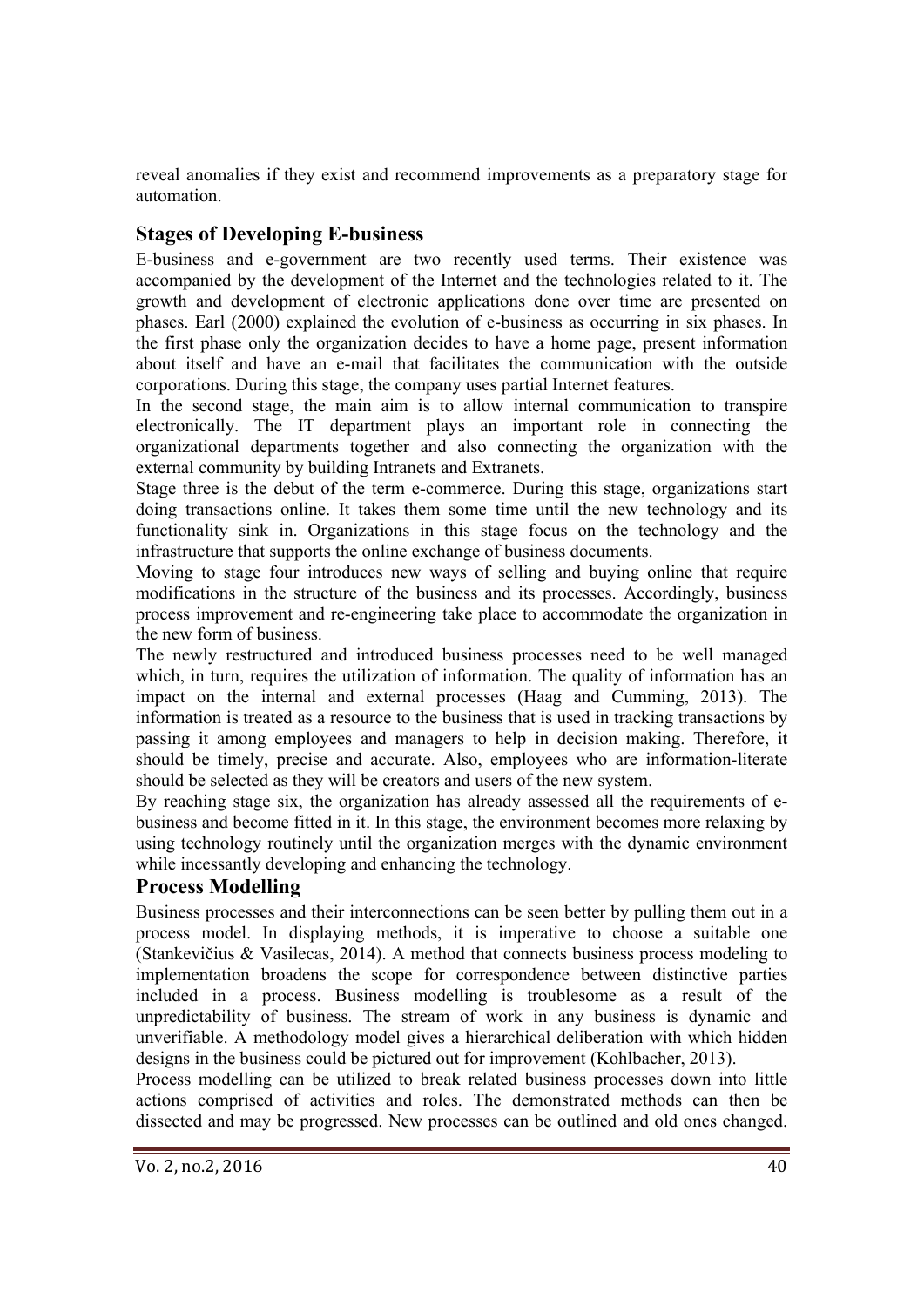With the backing of business process management software, processes can be enacted to wind up genuine techniques in the organization (Ould, 2005).

# **An outline of the Riva technique**

The Riva method of business process modelling is business-oriented as opposed to programming-focused for it concentrates on the administration of business elements through the activities and associations of distinctive parts, as opposed to reducing the whole processes of business to merely a theoretical rationale. The method combines two forms of diagramming, process architecture diagramming (PAD) and role activity diagramming (RAD). A process architecture diagram shows several or all of the business processes in an organization, and how they relate to one another. A role activity diagram shows, for a single process, the activities within roles and the interactions between them. In this paper, I will develop the role activity diagram for the procurement process to illustrate the internal structure of the process.

In process architecture diagramming, the objective is to find and draw those processes which act on key objects or entities that the organization must deal with. These objects called Essential Business Entities (EBEs). An EBE could be a product or service provided by the organization, an internal or external customer, or it could merely be things the organization has to deal with on a daily basis, or otherwise 'cannot get away from'. Ould suggests that organizations in the same line of business have to deal with the same EBEs.

Organizations are also occupied with objects that are not fundamental to the business, but rather arise out of the way an organization chooses to do its business which he calls Designed Business Entities (DBEs). These may differ vastly between organizations in the same line of business. Business entities (whether essential or designed) become units of work for an organization, according to the Riva method, when they are tracked and followed from the time they arrive in the organization till the time they leave. A unit of work (UOW) diagram shows how different units of work are involved with one another, or engender one another. Originating from the UOW diagram, each unit of work can then be treated as a case process within which roles, activities and interactions can be delineated in a role activity diagram.

At a higher level, the information flow and dynamic relationships between processes can be represented in a process architecture diagram. In addition to each unit of work being modelled as a case process, the flow of units of work through the organization also needs to be modelled, as a case management process. Case processes and case management processes, and the interactions between them, are modelled in the process architecture diagram. Once a process architecture diagram has been drawn for a business (or part of one) on the basis of the business entities it handles, it becomes possible to consider whether any improvement or streamlining of the business looks possible. The possibilities are that some processes could be enhanced, dropped, or reordered; some departments could be restructured; or some responsibilities could be reallocated. From this diagram, a RAD for a process could be detailed showing the internal structure of the process. Both diagrams permit a debate about change to commence. If sufficiently detailed, and given sufficient software support, the diagram could also serve as a basis for the enactment of new or changed processes in the organization.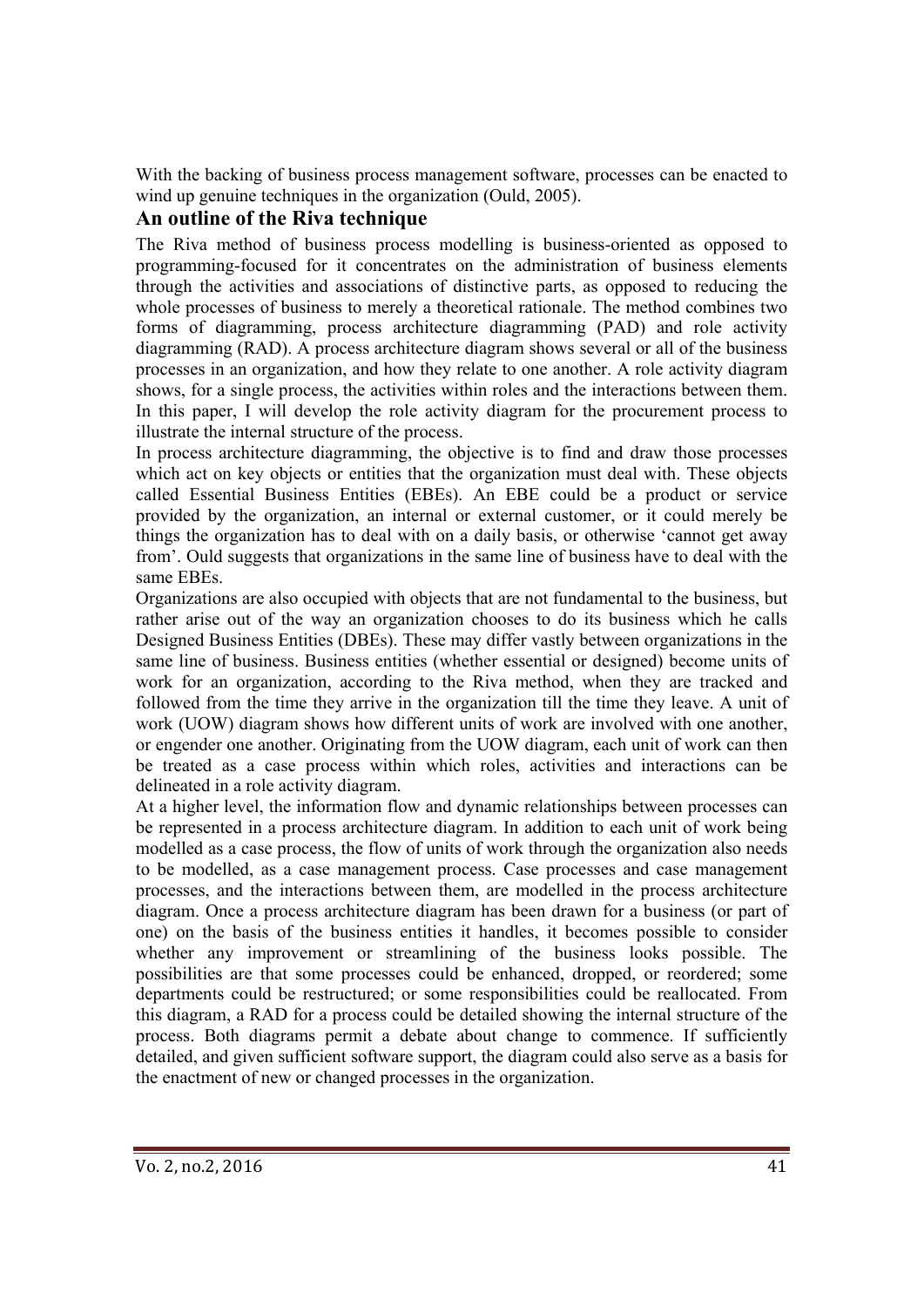## **IncomEgypt an overview**

Egypt's industrial sector has undergone major reforms since 1991, showing clear steps towards privatizing and restructuring state-owned enterprises. This has led the way for private organizations such as IncomEgypt to launch their own business. IncomEgypt Company is a subsidiary of Incom (America) operating in the free Zone, Inc. that was first established in 1994. It is a manufacturer of custom wire, harness assemblies, flexible building cables, power supply cords and plastic spools. The company serves both the local and international markets.

IncomEgypt provides a wide range of products, some of which are wires, cables, wire harness assemblies, power supply cords, and plastic spools. IncomEgypt products are certified by Underwriters Laboratories (UL) and SASO and are strictly tested in compliance to their standards. Additional compliance testing is preformed where other certifications are required such as BS/IEC/CSA/VDE and CE. INCOM has a set of traditional and core activities, some of which are Sales, Research and Development, Prototyping, Assembly, Molding, Quality Control, and Technical recognitions.

## **The Purchasing process in IncomEgypt**

The purchase request arrives to the purchasing department after confirming the sales order and passing it to the planning department. The planning department checks the availability of materials with the inventory department. In most cases materials purchased are sufficient to cover the sales order under consideration. Incom undergoes the importance of purchasing forecast, and consequently the manufacturing process takes longer time than usual. After the materials arrive, they are inspected by a representative from the purchasing department, quality control department, manufacturing department and inventory department who release a report that indicates the quantities and the status of the product signed by the aforementioned representatives. If defects are detected in the materials, they are returned to the supplier and the work order has to wait for the replacement materials to arrive or to order from another supplier. In fact, there is no sales forecast in IncomEgypt which is conducive to an unclear purchasing plan. IncomEgypt relies on international as well as local suppliers in obtaining its supplementary materials. However, the two main materials they rely on are Copper and PVC that are bought locally, in addition to other supplementary materials. One of the key reasons Incom cannot plan purchases is the Copper price - the main material for its production – that could hardly be forecasted as it is controlled by the stock market.

There is also another cause of the delays in processing sales orders which is document circulation. Documents are passed manually between departments. The MRP system that IncomEgypt relies on is insufficient to cover all the processes in the company; it only manipulates information related to materials. Based on the information fed to the system by the sales employee about the sales order, the bill of materials document is released, and then the materials in stock are checked by the planning department. The materials requested are then sent to the purchasing department to release the purchase order. The purchase decision is made by the purchasing department that indicates the quantities required and the supplier. The purchase order is released by the system, and then it is distributed manually to the other departments. Only two employees work on the MRP system: the sales manager and the purchasing manager. MRP is not connected to a network where both the sales and the purchasing employees use the same account to record their transactions. The Inventory management is done manually and so are the rest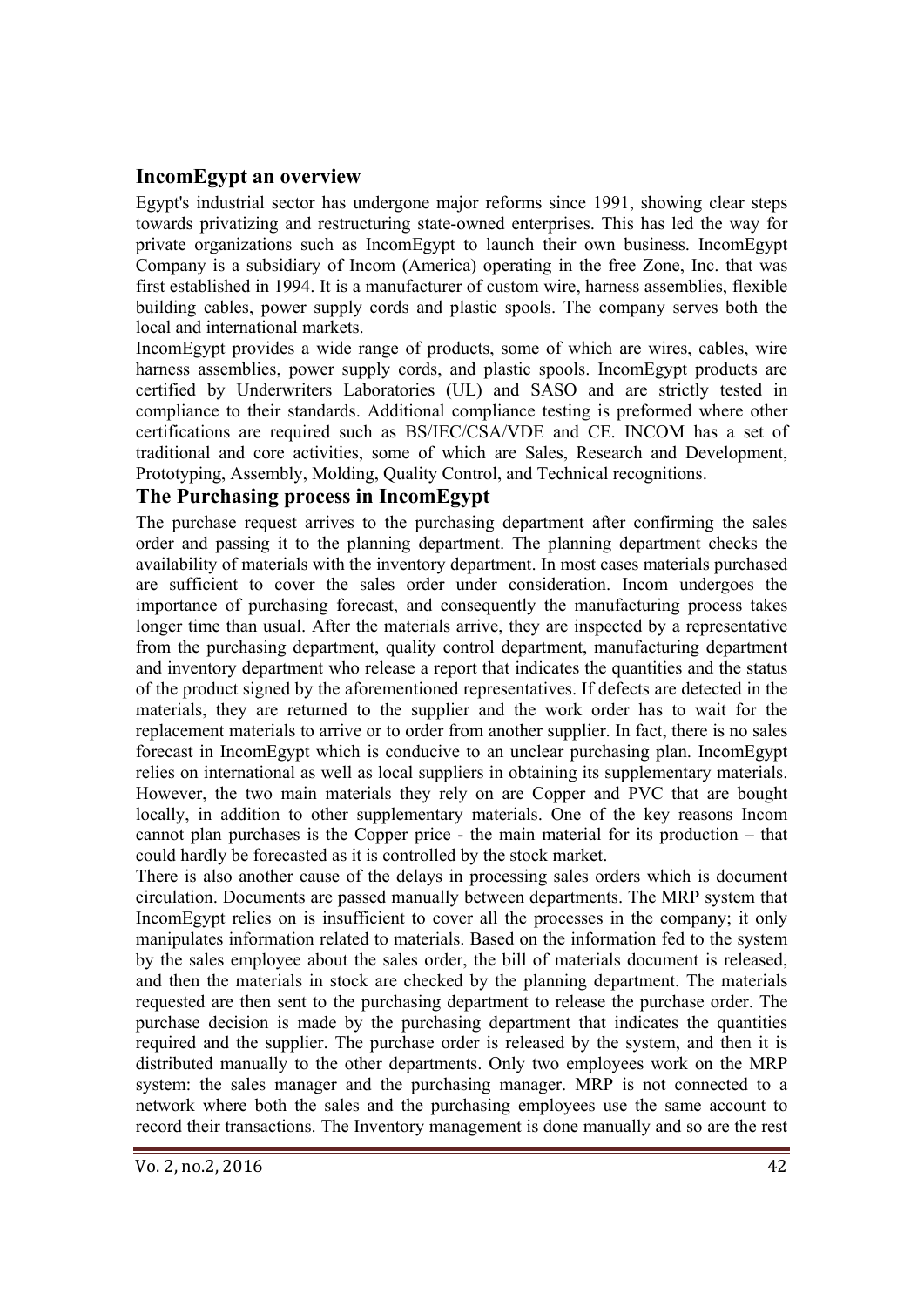of the processes. Many delays in the purchasing and sales orders are due to the lack of information communication between departments.

# **Analysing business processes for IncomEgypt**

Building on the UOW diagram for Income Egypt from a previous paper (Fady and Abd El Aziz, 2012) the procurement process is selected to examine the flow of information, the flow of work in the process and the requirements needed to improve the process for automation. Based on the interviews undertaken with the employees and managers in IncomEgypt, the company suffered incremental losses over years ago. The data collected about the last three years demonstrates that sales have decreased by 35% in 2012, increased by 10% in 2013 and remained the same in 2014. I was able to lay hands on information about the company's business processes in general and the procurement process in specific. As a manufacturing company, the logistical processes in IncomEgypt play an important role since an order is received from the customer until the finished product is delivered. The manufacturing process is always preceded by other processes when the customer sends an order the sales department directs it to the Research and Development (R&D) where employees start investigating the design to customize a sample according to the order specification if it the first time to be ordered; otherwise it is sent directly to the planning department. The sample is produced and reviewed by the customer for approval, and then it is sent to the planning department. The planning department plans the materials and time required for production based on the delivery date, and then the work order is released. Six copies of the work order are distributed to the following departments: inventory, manufacturing, quality control, customs, accounting and shipping. The inventory department starts checking the required materials in stock. If the quantities required are not in stock an order is sent to the purchasing department to start its process by contacting suppliers and comparing offers. Purchasing orders are released and 2 copies are sent out. The first is dispatched to the customs to receive the shipment at the free zone gate and the other one to the accounting department. Once the materials arrive, they are checked by the quality control, purchasing and inventory departments to approve products. In case of incompatibility, they are not received and returned to the supplier; otherwise, they are added to the registry of the inventory. The materials are then taken to the production process for manufacturing and the finished products are tested by the QC, packed and delivered after the customs department has already prepared all the needed documents to release them out of the free zone.

## **Analysing the procurement process for IncomEgypt**

The procurement process in Incom is examined in Figure 1; from the model, it is clear that the process in common matches the standard procurement process in the steps and activities. Needs and specifications are identified according to the functionality and technicality of the product. Suppliers are selected from an existing list of suppliers or otherwise a new supplier is assessed to be added to the list of suppliers. RFP is sent to the suppliers and the RFQ is received to select a supplier. A contract agreement which contains information about the order like prices, dates, and delivery terms is then prepared. IncomEgypt applies 'advanced status check' where the order is checked on a regular basis after it is placed. On arrival, the delivered product is examined by a representative from the purchasing, manufacturing, R&D and QC departments to approve the shipment. If the shipment is approved, it is taken to the warehouse; otherwise, it is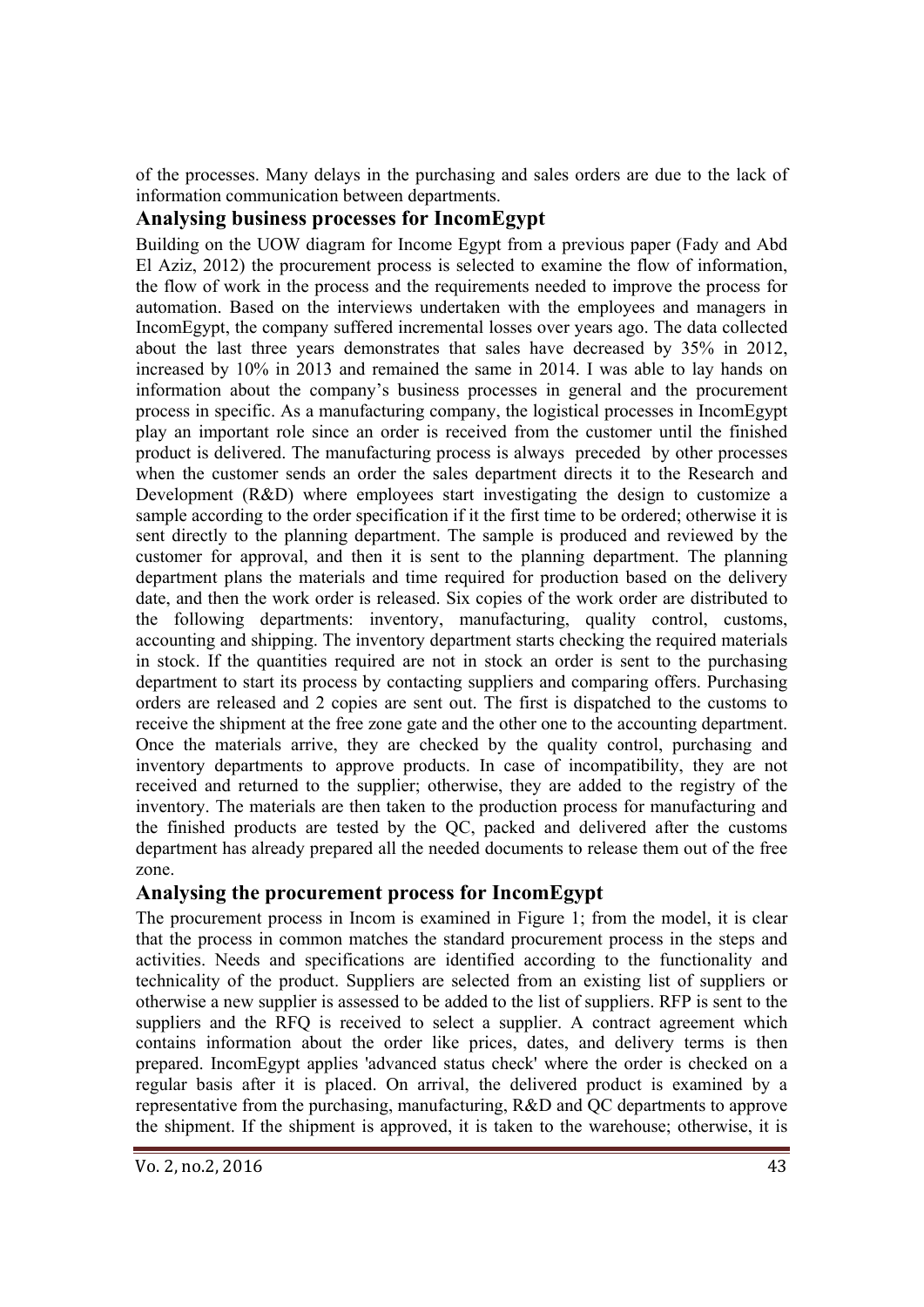returned to the supplier who will be requested to change the materials. The order then is closed on MRP by the purchasing employee.

Incom does not perform supplier evaluation; the suppliers are not rated. It is only done verbally based on how the employees perceive it. Information integration is another problem; MRP is not shared among the company. The sales, purchasing and planning departments are the only participants; in addition, the software is not installed on a network environment. Only one computer runs the software and it is shared on that computer using the same account. Officials at IncomEgypt tried to buy a new ERP system twice, but they failed to do so because they failed to modify and improve their processes to fit in the new system. They were also unable to define the activities of each process in order to make this migration easy and understandable. For these reasons, it is obvious why the information is imprecise and delayed.

## **Determining the stage of e-business development in IncomEgypt**

After analysing the procurement process in IncomEgypt, it was obvious that most of the activities are done manually. Comparing between Earl's six stages of development and the development in IncomEgypt, the company already has a website that presents information about its history, products, and contacts. All internal communication takes place either by e-mail or manually. The flow of information is limited compared to the size of its processes causing lots of errors in the processing of orders. IncomEgypt is still in the initial stage of development as there is neither Intranet nor Extranet to allow electronic communication to take place. All transactions (selling and buying) take place by e-mail and phone calls. Slight improvements in the internal communication were introduced in 2011, namely, buying a domain name, using Microsoft Outlook to manage e-mail accounts and developing a static website. The company also tried several times to buy ERP system to record, manage and organize transactions, but they were all futile due to the unavailability of the needed information. In 2012 new servers were put into operation and other preparations took place to introduce a new ERP system; however, the system was found deficient in some processes, and the information gathered was inaccurate and incomplete.

## **Determining e-procurement in IncomEgypt**

IncomEgypt communicates with other companies (suppliers and buyers) by sending and receiving e-mails; no online system or VPN is used. The company did not participate either in electronic market places, electronic auctions/bids or online order, and all purchasing transactions take place by placing a phone call and sending an e-mail. Based on the above analysis, IncomEgypt is facing problems in automating its processes. In order for automation to take place, the company needs to have all the information needed to feed the system.

In order for IncomEgypt to enhance its performance and to maximize the profit, the following should be considered:

- Networking infrastructure needs to be well constructed; this could be done by the IT department. Though the company has an already installed physical network the network is not well established.
- The MRP needs to be replaced by a suitable ERP system that is appropriate for the organization and its employees.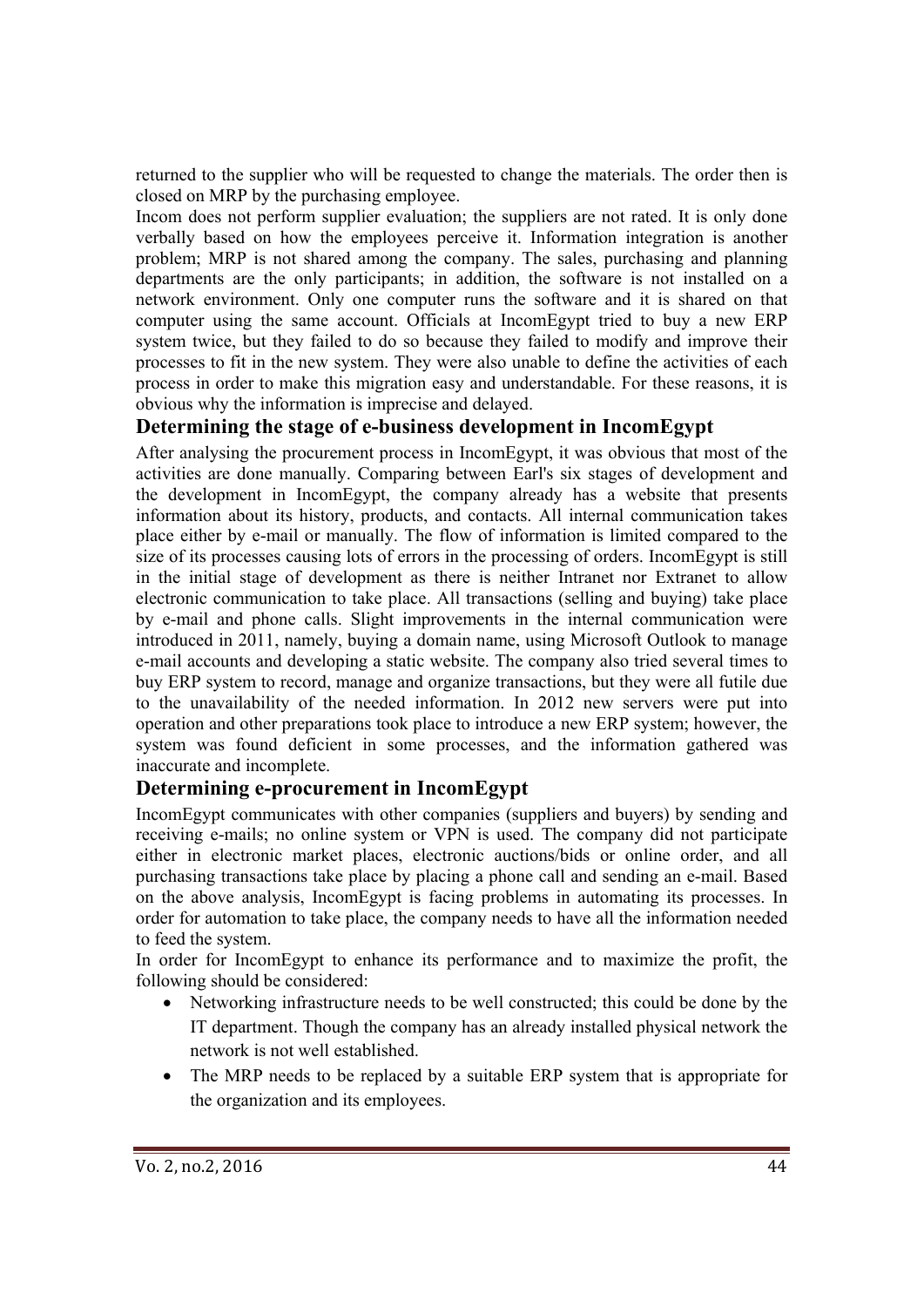- Each process needs to be detailed for analysis where required modification can take place for automation. IncomEgypt found it hard to automate its processes because they are unclear to the employees themselves as they used to perform them in a traditional way.
- It is important to review the flow of information when considering automation. The way information is delivered and viewed will differ; privacy policy is of a big concern also to ensure that only the intended person can view this information.
- Having the internal processes automated, it becomes easy to interact online with other organizations either in selling or buying. The company can place online transactions allowing the system to pass information electronically from and to the system once a purchase order is needed. Later on, online payment could be introduced by using Electronic Data Interchange (EDI).

# **Conclusion**

It was found that though IncomEgypt uses MRP system to manage its inventory, the company still suffers lots of delays in the delivery of its orders because of delays in the procurement process. It was also found that after several trials, the company experienced difficulties to adopt ERP systems due to imprecise information and employees' resistance. IncomEgypt is in need to upgrade its processes for better performance and profit maximization by introducing new technical solutions that will automate its processes to allow online interaction with its partners on the Supply Chain. IncomEgypt is not doing business online due to several reasons the most important of which is the employees' resistance to use technology because they are unfamiliar with the new way of doing the process. Moreover, the lack of accurate and complete information constitutes a major problem to automate the business processes internally that also impedes the existence of the organization online. Managers in IncomEgypt are not able to make right decisions as it takes a long time to find the information needed and accordingly, were not able to decide about the suitable ERP system.

Using both techniques - Ould's Riva method and Earl's model - the processes of the company could be examined for better understanding, the needs and requirements for process automation could be identified and system integration could be applied to allow one single point of access. From Ould's model, I was able to examine detailed activities in the procurement process to disclose defects and complexities that need improvements. Using Earl's model, the stages of E-business development were examined at IncomEgypt. The company's stage of development was identified and then the requirements to arrive to the sixth stage of development were determined. From the analysis, it was clear that the company is still in the primal stages of development making it hard for it to compete globally.

For an organization that aims to operate its logistical processes online, it has to follow the six stages of e-business development. However, complications arise when the organization goes through the stages without clearly identifying the internal requirements to support its online existence. First, the internal processes need to be analysed to depict the current detailed activities within each process and to represent the information flow